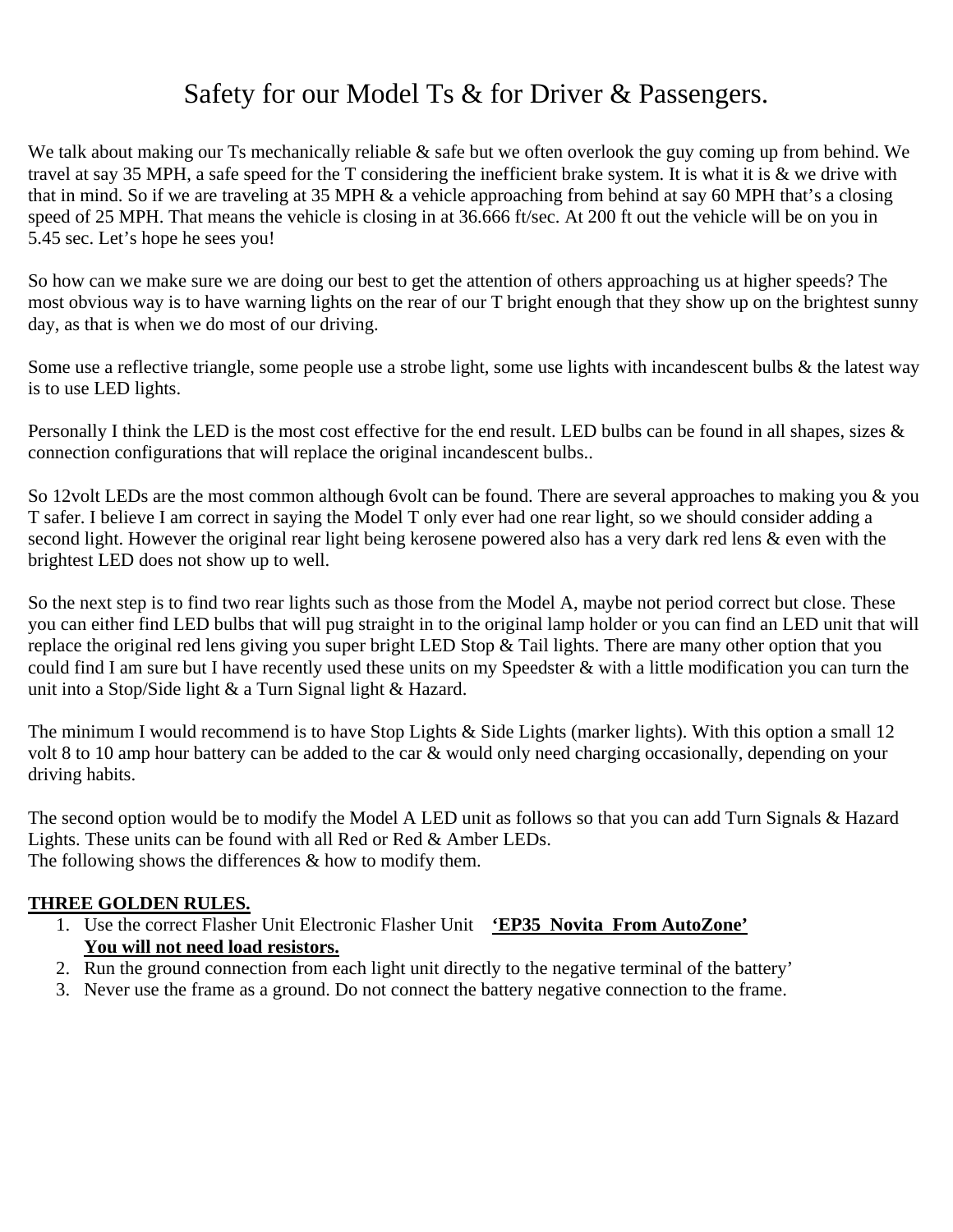# Model A Rear Light LED lens's as they come out of the box.



Photo #1 Phot #2 Photo #3 Photo #4

Top large lens - white 0v Red 12v<br>
Red jumper between upper & lower lens<br>
Green jumper between upper & lo Small connector - White 0v Black 12v Small Connector - White 0v Black 12v

Do a Google search to find best prices: FTL2831RA-R For 12v neg ground Red Amber lens. FTL2831LED -R For 12v neg ground Red Red Lens. Also Google Model A tail lights.

 Photo #1 Rear view of Red Red Lens Photo #3 Rear view of Red Amber Lens Photo #2 Front view of Red Red Lens Photo #4 Front View of Red Amber Lens

Connections: Connections:

Green jumper between upper & lower lens Small lower lens - White 0v Black 12 Small Lower Lens - White 0v Black 12v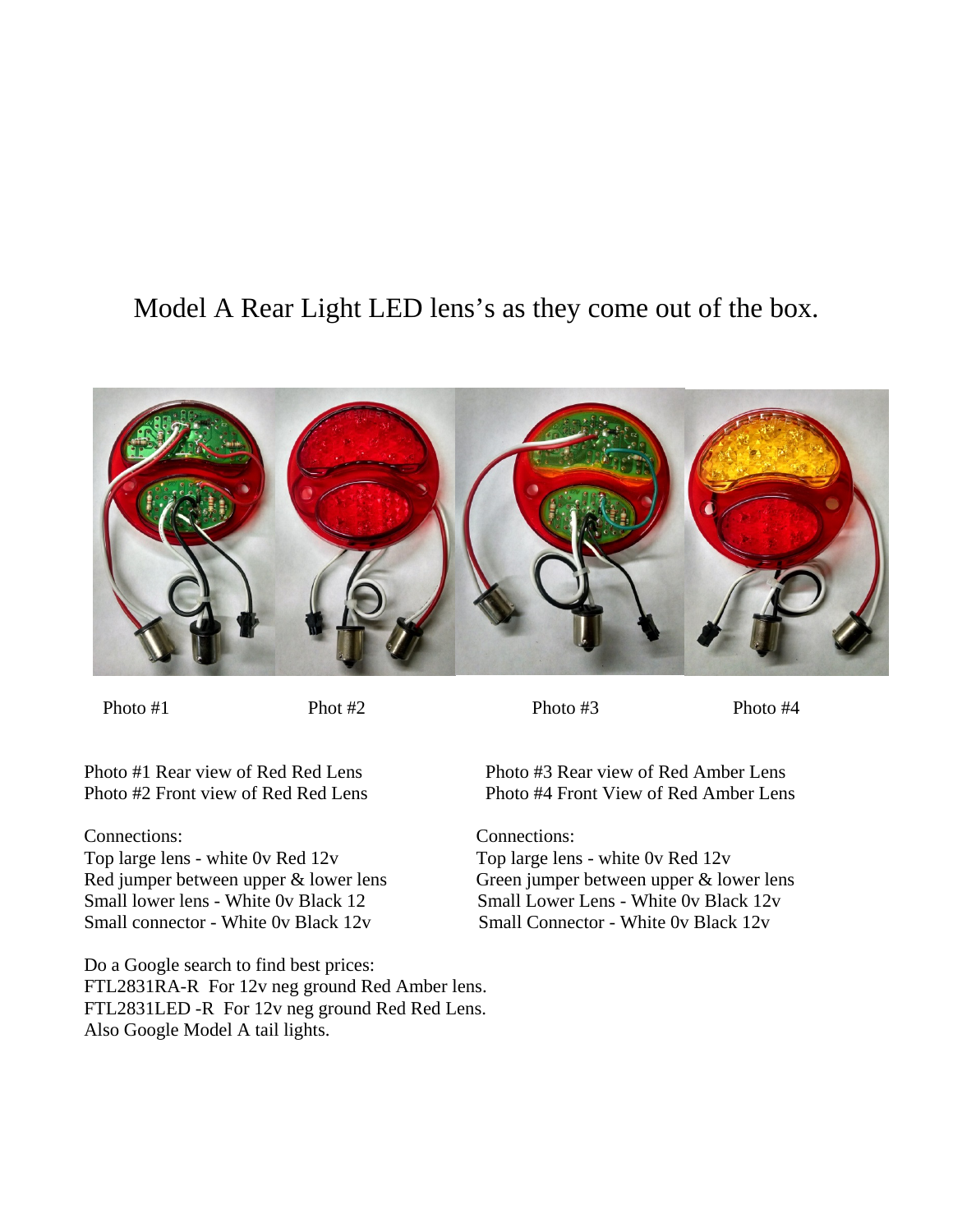#### **These Instructions are to modify the Amber / Red LED Unit. First step:**

Cut off the connectors. As the Model T Ignition & Magneto are noisy & not friendly I have a golden rule  $\&$ that is take the return line back to the 0v (grnd ) on the battery. Do not use the Frame.

## **Second step:**

 Join the two large white wires One from the Top Lens & the other from the Lower Lens together. This is the 0v (grnd).

Cut the Green Link wire1/2" from the Top Lens & insulate with heatshrink. Insulate seperatly the thin Black & White wires these are not used.

## **You should now have four wires:**

White 0volt (grnd). Black Wire - Side Light (Marker) Lower Red Lens. Green Wire - Stop Light Lower Red Lens. Red Wire - Turn Signal. Amber Upper Lens.



Photo #5 Amber Red LED Unit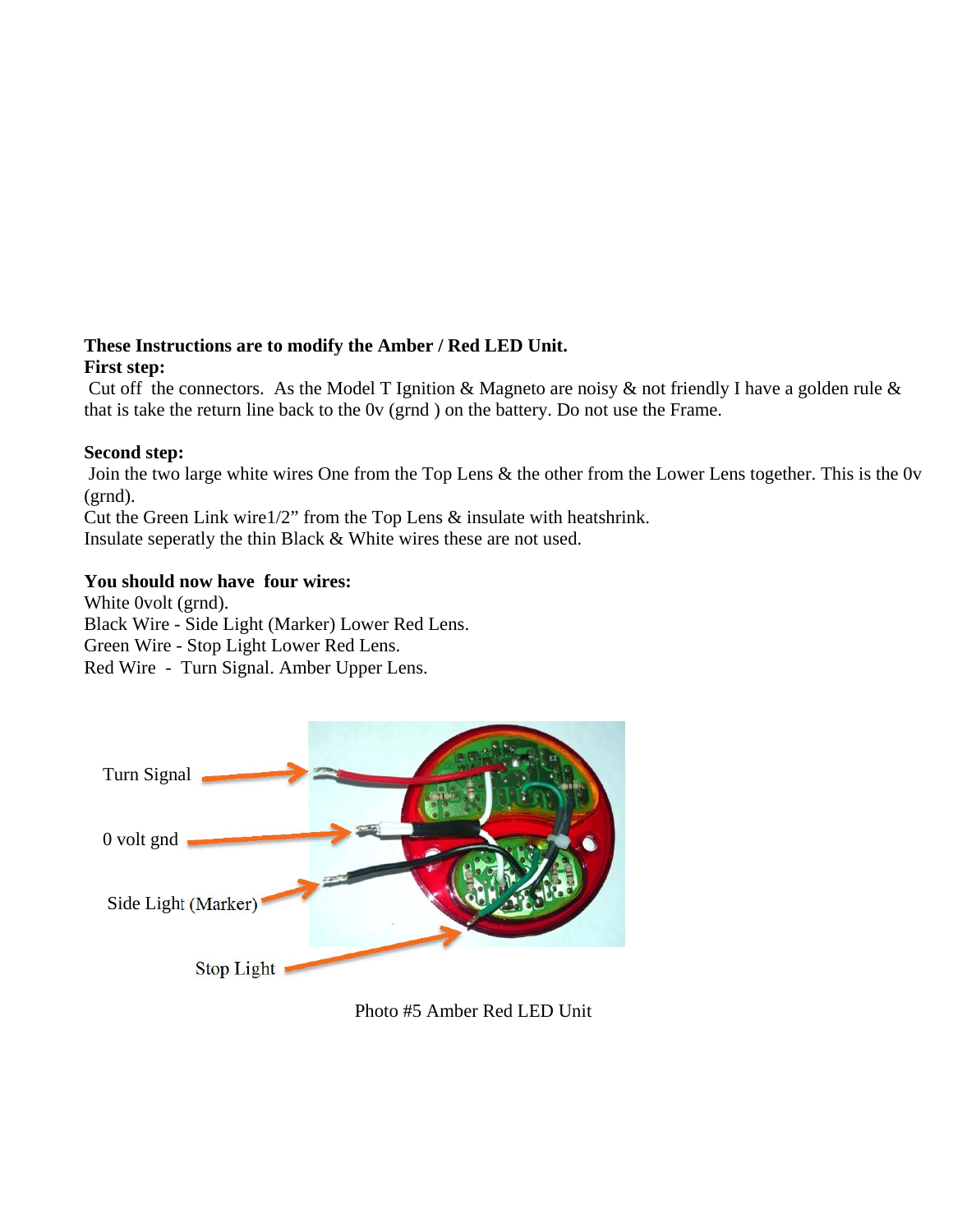# **These Instructions to modify the Red / Red LED Unit.**

## **First step :**

Cut off the connectors. As the Model T Ignition & Magneto are noisy & not friendly I have a golden rule & that is take the return line back to the 0v (gnd ) on the battery. Do not use the Frame.

## **Second step:**

Join the two large white wires one from the Top Lens & the other from the Lower Lens together. This is the 0v  $(gnd).$ 

Cut the Red Link wire in half.

The half from the Top Lens solder a 327 ohm resistor on the end. (As per Photo #6)

Insulate separately the thin Black & White wires from the lower Lens as these are not used.

Insulate the thick Black wire from the lower Lens as this is not used.

## **You should now have four wires:**

White 0volt (gnd). Thick Red Wire from the upper Lens – Stop Light Thin Red Wire from the upper Lens with resistor – Side Light Thin Red Wire from the Lower Lens – Turn Signal



Photo #6 Red Red LED unit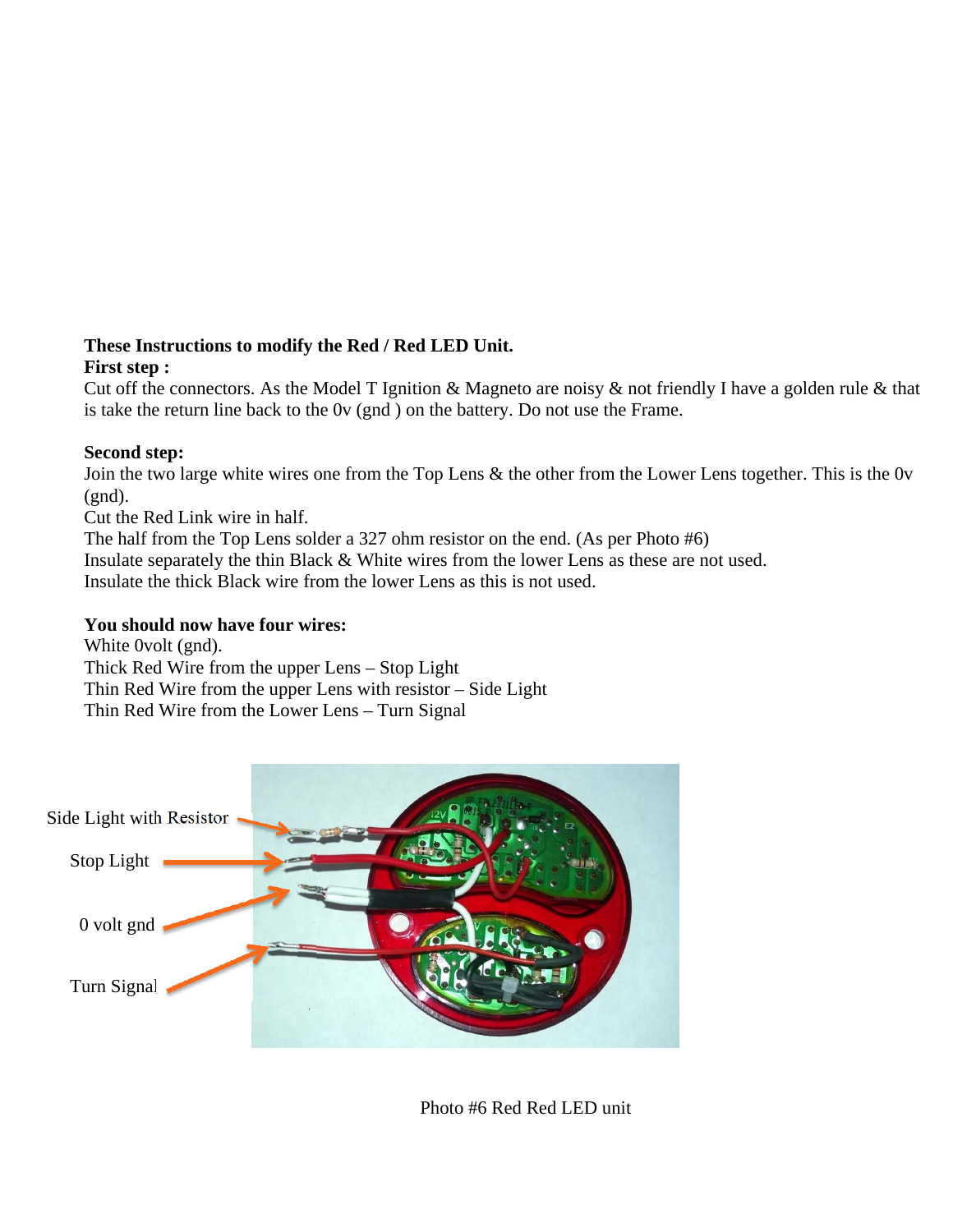Next step is to consider the wiring on the car.

Below is a schematic for Switches & Electronic Flasher that controls Turn Signal & Hazard lights. Two Switches are used.

1.A three position ON-OFF-ON SPDT for the turn Signal Left & Right.

2. A two Position ON-ON DPDT for the Hazard Lights.

Let's explain:

## **Hazard Light Switch DPDT = Double Pole Double Throw.**